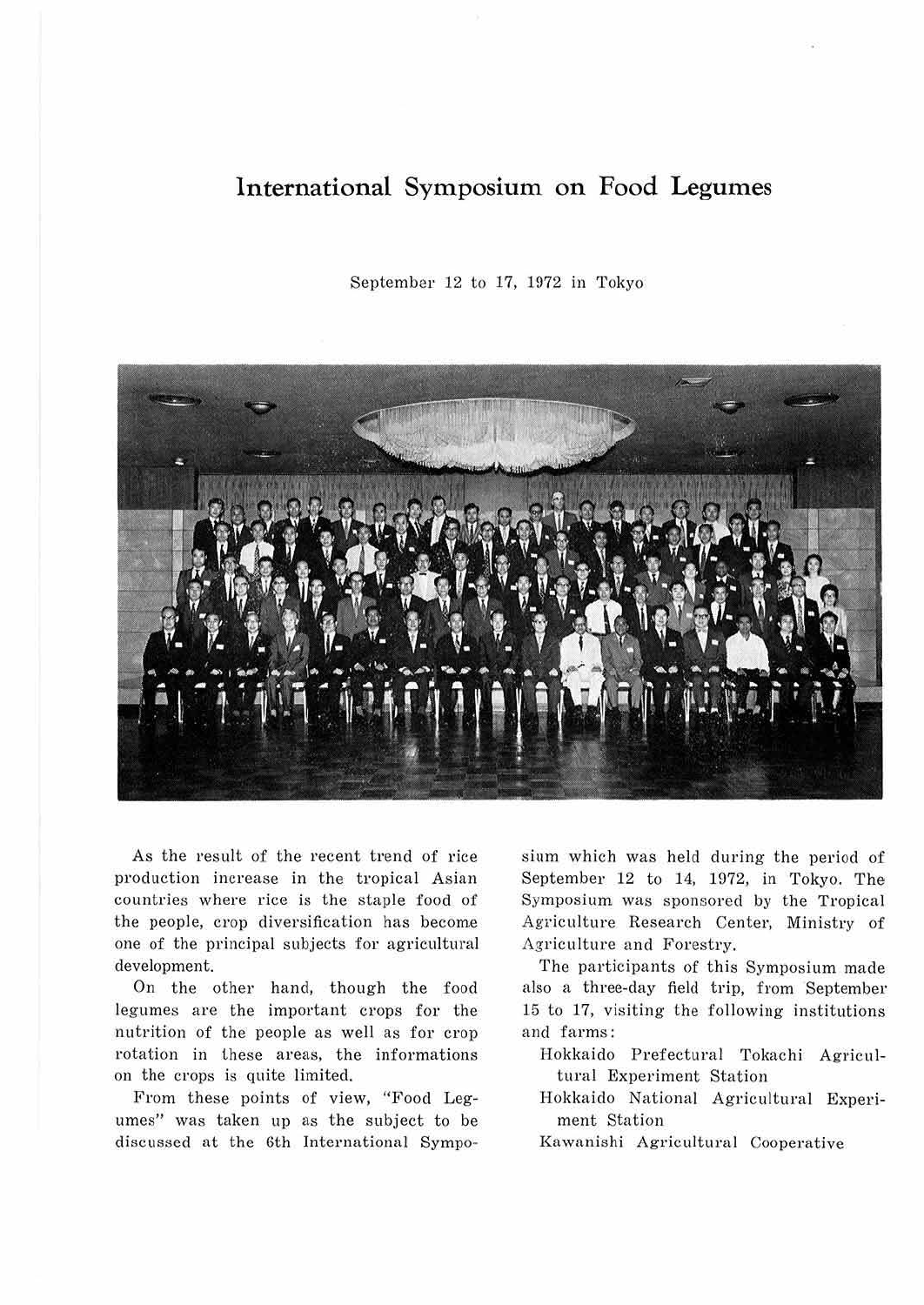

Tokachi Agricultural Cooperative The topics of the Symposium and speak-

ers were as follows:

Cheng Chien-Pan (Republic of China) Current situation of food legume crops production in Taiwan, the Republic of China

Tung Ta-Cheng (Republic of China) Feeding of infant with toasted full fat soybean foods

Jain, H. K. (India) Genetic improvement and production prospect of food legumes

Kurien, P. P. (India) Processing and utilization of grain legumes in India

Sadikin S. (Indonesia) Problems of soybean production in Indonesia

Baluch, M. K. (Pakistan)

Prospects of food legumes in Pakistan Fernando, G. W. E.

(Republic of Sri Lanka)

Production of some food legumes in Sri Lanka.

Arwooth N. L. (Thailand) Production and research on food legumes in Thailand Motomiya, G. and Ito, R. (Japan)

Domestic production, importation and utilization of food legumes and research organization in Japan

Saito, M. (Japan)

Breeding of soybeans in Japan Kaizuma, N. and Fukui, J. (Japan) Breeding for chemical quality in Japan Matsumoto, S. and Ohba, T. (Japan)

Growing techniques of soybeans in Japan Iida, W. (Japan)

Major diseases of leguminous crops in Japan

Kobayashi, H. and Kegasawa, K. (Japan ) Major insect pests of leguminous crops in Japan

Nagata, T. (Japan ) Agro-genecological approaches to the variety differentiation in soybeans

Konno, S. (Japan) Physiological studies of soybeans in Japan